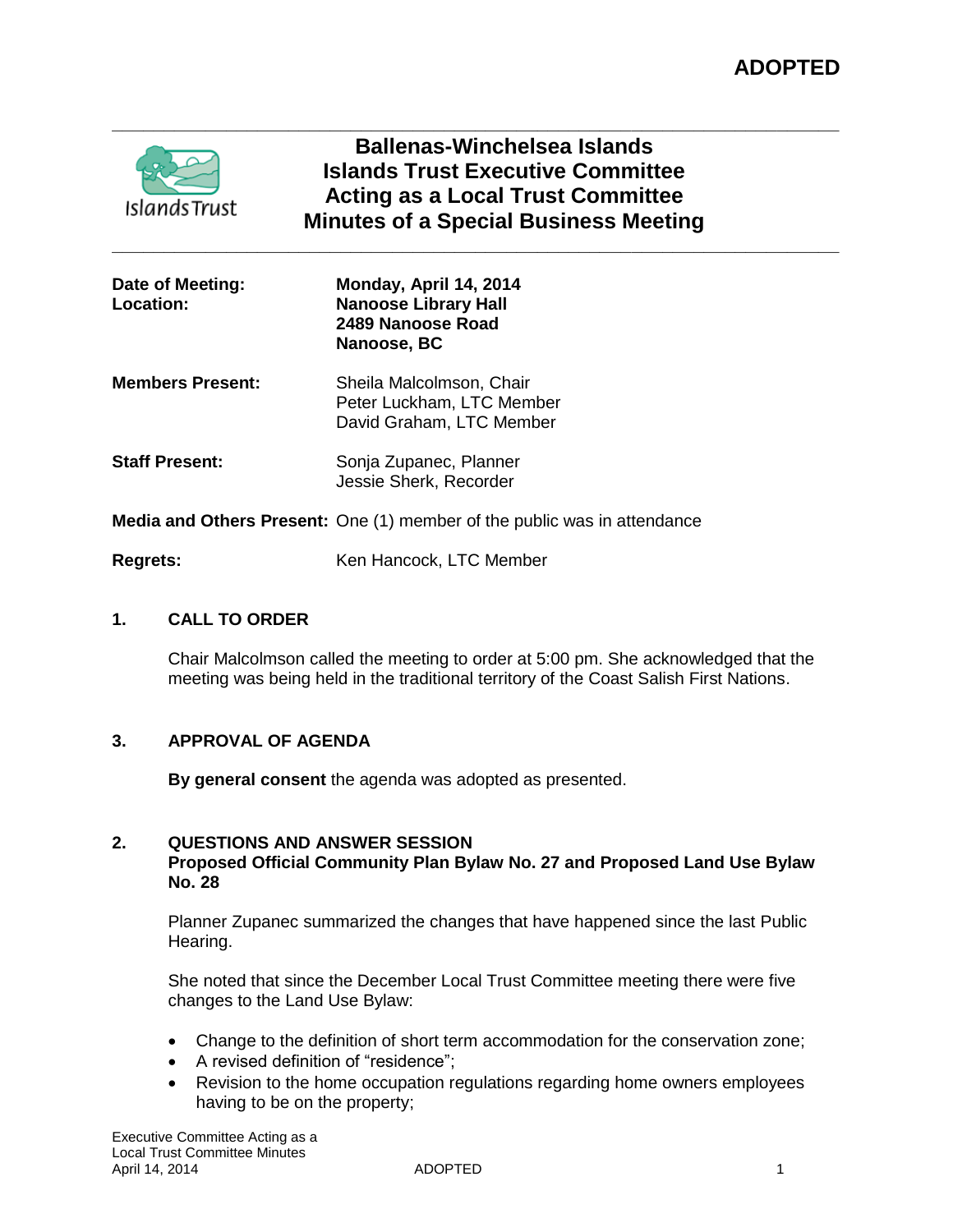- An amendment to the revised home occupations regulations to include home based guest accommodations; and
- A new restriction of floor area for the residential zones.

Also noted were four changes to the Official Community Plan:

- In Section 1.2 any references to this Trust Area being undisturbed, or there being evidence of exotic species was removed;
- The Local Trust Committee was referenced correctly throughout the document;
- Added a new Residential Land Use Policy, Section 3.28 that supports zoning applications to permits subdivision based on some new criteria; and
- In Section 1.5 the wording was changed in the Access and Services section to no longer reference commercial accommodations.

Planner Zupanec stated that all these changes were also summarized in the staff report that is in the Public Hearing binder.

**By general consent,** the meeting was recessed for Public Hearing at 5:02 pm.

**By general consent,** the meeting reconvened at 5:08 pm.

### **4. LOCAL TRUST COMMITTEE PROJECTS**

#### **4.1 Official Community Plan and Land Use Bylaw Project for the Ballenas-Winchelsea Area**

No discussion.

### **5. BYLAWS**

### **5.1 Proposed Official Community Plan Bylaw No. 27 cited as the "Ballenas-Winchelsea Islands Official Community Plan Bylaw, 2013"**

Planner Zupanec stated that the Committee should be considering the input received at todays Public Hearing, as well as everything they have heard up until this point when deciding on the next steps for the bylaws. She stated that staff supports both bylaws being considered for third reading.

Trustees had no questions or changes to propose.

#### **EXLTC-2014-024 It was MOVED and SECONDED**

that the Executive Committee acting as a Local Trust Committee give third reading to Proposed Official Community Plan Bylaw No. 27 cited as the "Ballenas-Winchelsea Islands Official Community Plan Bylaw, 2013".

### **CARRIED**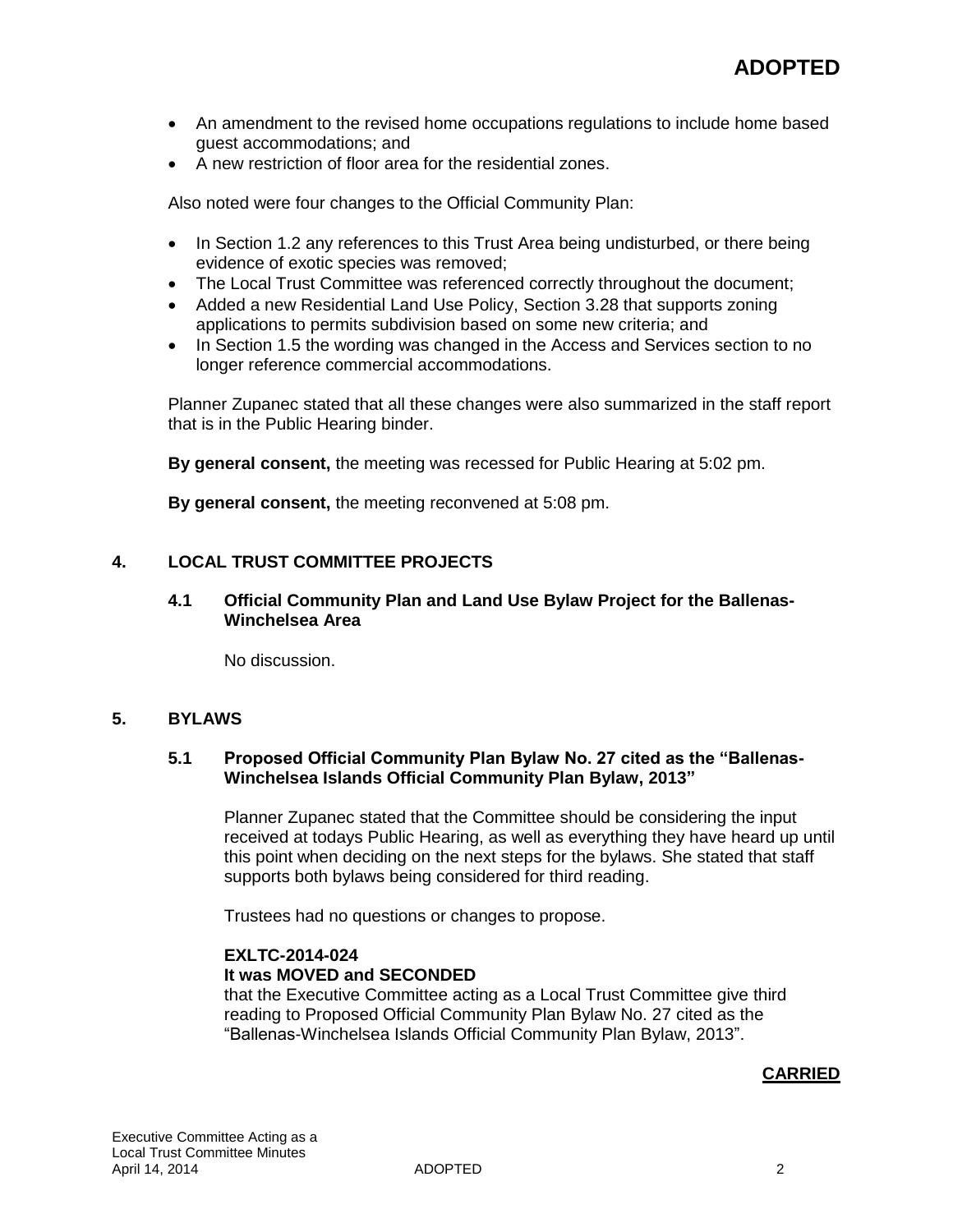### **EXLTC-2014-025 It was MOVED and SECONDED,**

that the Executive Committee acting as a Local Trust Committee submit proposed Official Community Plan Bylaw No. 27 cited as the "Ballenas-Winchelsea Islands Official Community Plan Bylaw, 2013" to Executive Committee and to the Minister of Community, Sport and Cultural Development for approval.

**CARRIED**

### **5.2 Proposed Land Use Bylaw No. 28 cited as the "Ballenas-Winchelsea Islands Land Use Bylaw No. 28, 2013"**

## **EXLTC-2014-026 It was MOVED and SECONDED**

that the Executive Committee acting as a Local Trust Committee give third reading to Proposed Land Use Bylaw No. 28 cited as the "Ballenas-Winchelsea Islands Land Use Bylaw No. 28, 2013".

**CARRIED**

# **EXLTC-2014-027**

# **It was MOVED and SECONDED**

that the Executive Committee acting as a Local Trust Committee forward to Executive Committee for approval Proposed Land Use Bylaw No 28 cited as the "Ballenas-Winchelsea Islands Land Use Bylaw No. 28, 2013".

### **CARRIED**

## **6. NEW BUSINESS**

## **6.1 Local Trust Committee Sumbission for 2013/2014 Annual Report**

## **6.1.1 Memorandum dated March 31, 2014**

#### **EXLTC-2014-028 It was MOVED and SECONDED**

that the Executive Committee acting as a Local Trust Committee (Ballenas-Winchelsea Islands) approve for publication the 2013-2014 Annual Report submission.

### **CARRIED**

## **7. NEXT MEETING DATE**

The next meeting date scheduled for Friday, May 2, 2014 at 10:00 am at Islands Trust Board Room, 700 North Road, Gabriola Island, BC, was discussed.